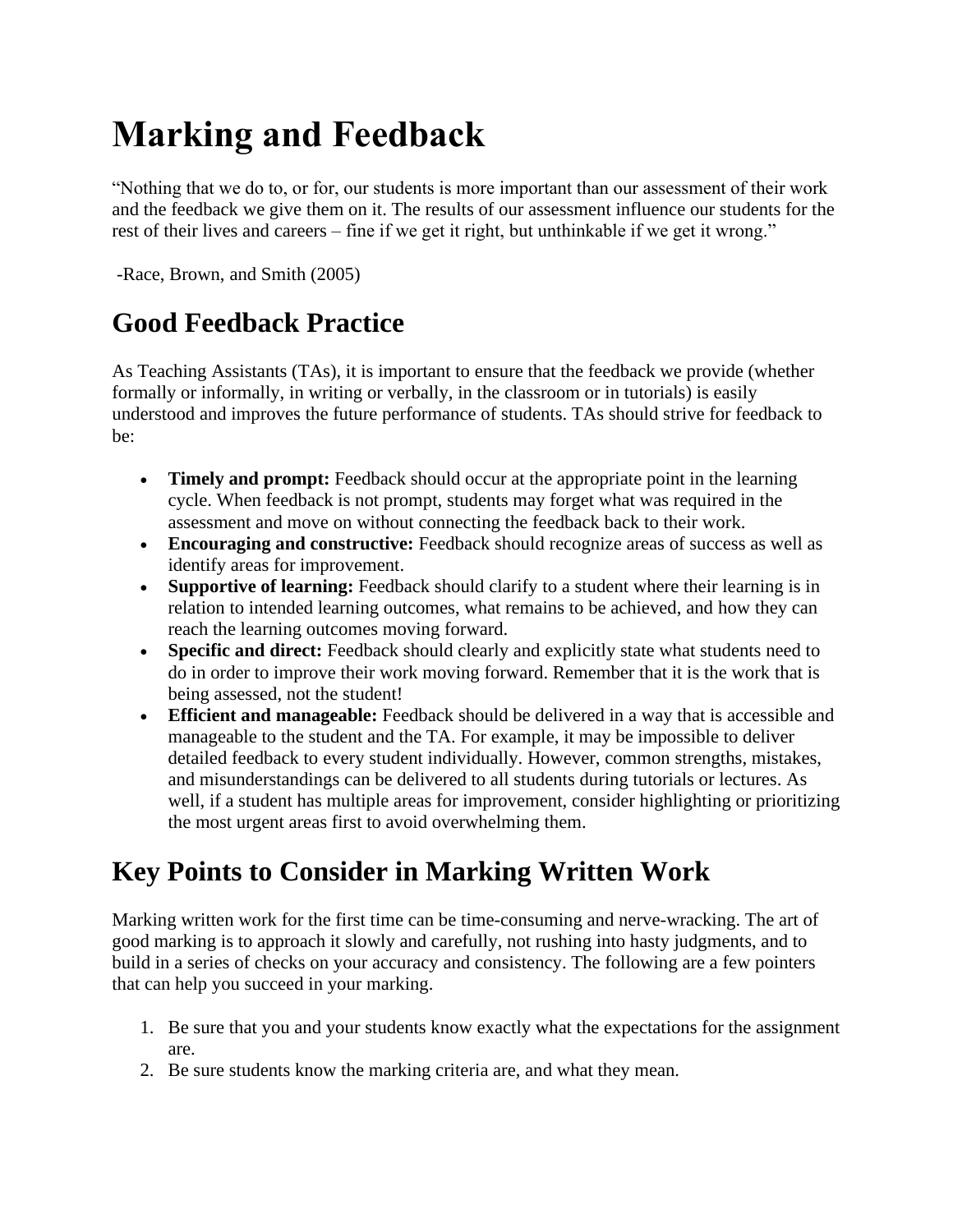- 3. Check whether the assignments will be second marked, check marked, or moderated; make sure that students know that any mark you may give is provisional and subject to the usual procedures of second marking and external examining
- 4. Prior to actually marking, get an overall impression of standards by reading through assignments briefly to get a broad feel of the different ways in which students have responded and the 'highs' and 'lows' of the batch.
- 5. Then take one assignment at a time, and mark against the criteria. For more problematic assignments, apply a 'best fit' principle - within which grade band does this assignment fit best? You can finalize the mark later.
- 6. When assessing online, type your initial comments on a computer before you finalize your observations and put them online.
- 7. Keep an organized record of your feedback. You may need to refer to your comments at a later date in order to assess and monitor the progress of your student as well as respond to marking complaints.
- 8. Give yourself appropriate breaks to rest your eyes and brain.
- 9. Give yourself time to look back and check that your approach to marking is consistent with the way in which you started marking (this is especially useful if you are marking over a few days).
- 10. When you have finished your provisional marking, put the assignments in rank order, from best to worst according to the marks you have given. Compare assignments with similar marks – do they still seem similar? Adjust marks accordingly where you feel you need to do so.
- 11. As noted in tips for feedback, make sure that when you give feedback you start with a positive, encouraging comment. Then give specific guidance about what the student could do next time to raise their grade.
- 12. Ask students about strategies they can adopt to rectify any weaknesses. Also, suggest strategies that can help students improve
- 13. End with a positive and encouraging comment. This should help prevent students from feeling negative about their marks.